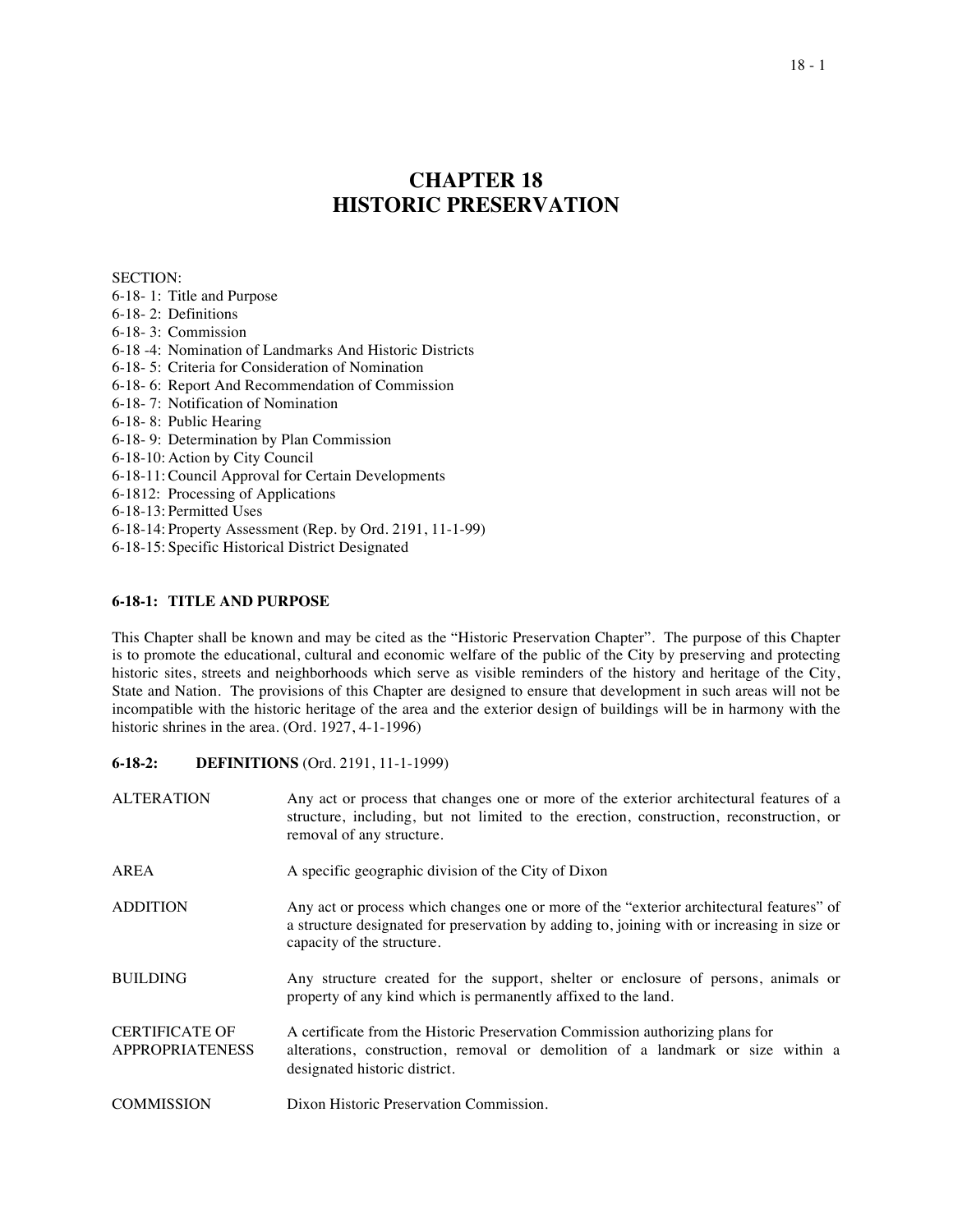| <b>COMMISSIONERS</b>                                         | Voting members of the Dixon Historic Preservation Commission                                                                                                                                                                                                                                                                                                                                                                                                                              |
|--------------------------------------------------------------|-------------------------------------------------------------------------------------------------------------------------------------------------------------------------------------------------------------------------------------------------------------------------------------------------------------------------------------------------------------------------------------------------------------------------------------------------------------------------------------------|
| <b>CONSTRUCTION</b>                                          | The act of adding an addition to an existing structure or the erection of a new principal<br>or accessory structure on a lot or property.                                                                                                                                                                                                                                                                                                                                                 |
| <b>COUNCIL</b>                                               | The City Council of the City of Dixon.                                                                                                                                                                                                                                                                                                                                                                                                                                                    |
| <b>DEMOLITION</b>                                            | Any act or process that destroys in part or in whole a landmark or site within a historic<br>district.                                                                                                                                                                                                                                                                                                                                                                                    |
| <b>DESIGN GUIDELINE</b>                                      | A standard of appropriated activity that will preserve the historic and architectural<br>character of a structure or area.                                                                                                                                                                                                                                                                                                                                                                |
| <b>EXTERIOR</b><br><b>ARCHITECTURAL</b><br><b>APPEARANCE</b> | The architectural and general composition of the exterior of a structure, including, but<br>not limited to the kind, color, and the texture of the building material and the type,<br>design and character of all windows, doors, light fixtures, signs and appurtenant<br>elements.                                                                                                                                                                                                      |
| <b>HISTORIC DISTRICT</b>                                     | An area designated as a "historic district" by ordinance of the City Council and which<br>may contain within definable geographic boundaries one or more landmarks and which<br>may have within its boundaries other properties or structures that, while not of such<br>historic and/or architectural significance to be designated as landmarks, nevertheless<br>contribute to the overall visual characteristics of the landmark or landmarks located<br>within the historic district. |
| <b>LANDMARK</b>                                              | Any building, structure or site which has been designated as a "landmark" by ordinance<br>of the City Council, pursuant to procedures prescribed herein, that if worthy of<br>rehabilitation, restoration, and preservation because of its historic and/or architectural<br>significance to the City of Dixon.                                                                                                                                                                            |
| <b>OWNER OF RECORD</b>                                       | The person, corporation, or other legal entity listed as owner on the records of the Lee<br>County Recorder of Deeds.                                                                                                                                                                                                                                                                                                                                                                     |
| PLAN COMMISSION                                              | The Plan Commission of the City of Dixon.                                                                                                                                                                                                                                                                                                                                                                                                                                                 |
| <b>REHABILITATION</b>                                        | The process of returning a property to a state of utility, through repair or alteration,<br>which makes possible an efficient contemporary use while preserving those portions and<br>features of the property which are significant to its historic, architectural and cultural<br>values.                                                                                                                                                                                               |
| <b>REMOVAL</b>                                               | Any relocation of a structure on its site or to another site.                                                                                                                                                                                                                                                                                                                                                                                                                             |
| <b>REPAIR</b>                                                | Any change that does not require a building permit, that is not construction, relocation<br>or alteration.                                                                                                                                                                                                                                                                                                                                                                                |
| <b>SITE</b>                                                  | The location, place or scene of anything constructed, erected or taken place.<br>(Ord. 2892, 9-17-2012)                                                                                                                                                                                                                                                                                                                                                                                   |
| <b>STRUCTURE</b>                                             | Anything constructed or erected, the use of which requires permanent or temporary<br>location on or in the ground.                                                                                                                                                                                                                                                                                                                                                                        |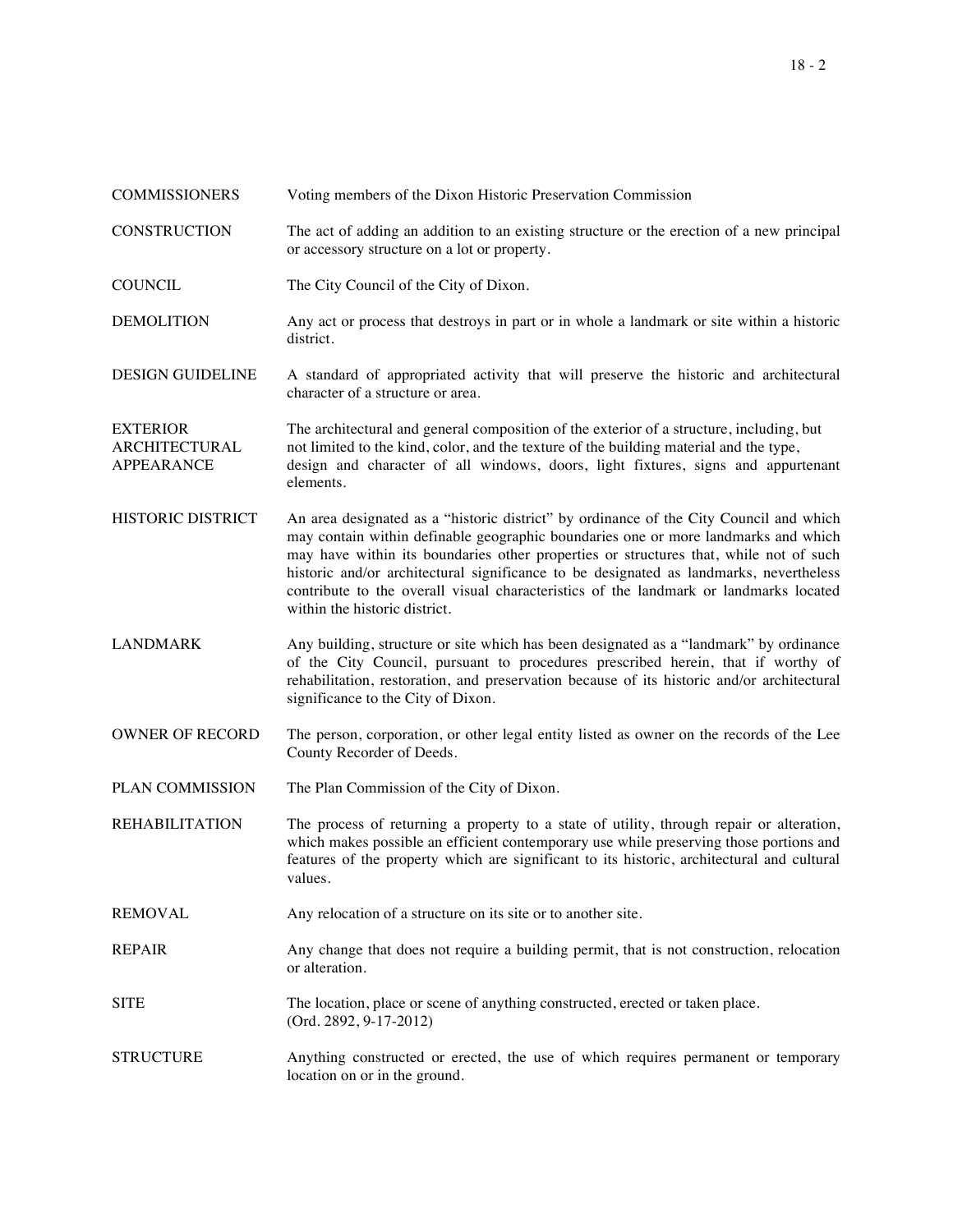STRUCTURAL CHANGE Any change or repair in the supporting members of a building, structure, roof or exterior walls which would expand the building in height, width or bulk of the building.

#### **6-18-3: COMMISSION**

- A. Composition of Commission: The Commission shall consist of five (5) voting members, all of whom shall be appointed by the Mayor and approved by the City Council. No less than three (3) members of the Commission shall be residents of the City. (Ord. 2118, 10-5-98)
- B. Qualifications: The members shall be appointed on the basis of expertise, experience or interest in the area of architectural history, building construction or engineering, finance historical and architectural preservation, neighborhood organizing or real estate.
- C. Terms: Members of the Commission shall be appointed for terms of three (3) years. Alternate members shall be appointed to serve in the absence or disqualification of the regular members. Vacancies shall be filled for the unexpired term only. Members shall serve without compensation. (Ord. 2892, 9-17-2012)
- D. Officers: Officers of the Commission shall consist of a Chairman, Vice-Chairman, and a Secretary elected by the Commission who shall serve a term of one year and shall be eligible for reelection. The Chairman shall preside over all meetings. In the absence of the Chairman, the Vice-Chairman shall perform the duties of the Chairman. If both are absent, a temporary chairman shall be elected by those present. The Secretary to the Commission shall have the following duties: (Ord. 2911, 5-20-2013)
	- 1. Take minutes of each Commission meeting;<br>2. Be responsible for publication and distributi
	- Be responsible for publication and distribution of copies of the minutes, reports, and decisions of the Commission to its members;
	- 3. Give notice as provided herein or by law for all public hearings conducted by the Commission;
	- 4. Advise the Mayor of vacancies on the Commission and expiring terms of members; and
	- 5. Prepare and submit to the City Council a complete record of the proceedings before the Commission on any matter requiring Council consideration.
- E. Meetings: A quorum shall consist of a majority of the members. All decisions or actions of the Commission shall require a minimum of three (3) affirmative votes of the members. Meetings shall be held at regularly scheduled times to be established by resolution of the Commission at the beginning of each calendar year or at any time upon the call of the Chairman. There shall be a minimum of two (2) meetings per year. (Ord. 2892, 9-17-2012)

No member of the Commission shall vote on any matter that may materially or apparently affect the property, income or business interest of that member. No action shall be taken by the Commission that could in any manner deprive or restrict the owner of property in its use modification, maintenance, disposition, or demolition until such owner shall first have had the opportunity to be heard at public meeting of the Commission. The Chairman, and in his absence the acting chairman, may administer oaths of witnesses. All meetings of the Commission shall be open to the public. The Commission shall keep minutes of its proceedings and shall keep records of its examinations and other official actions, all of which shall be filed in the office of the City Clerk.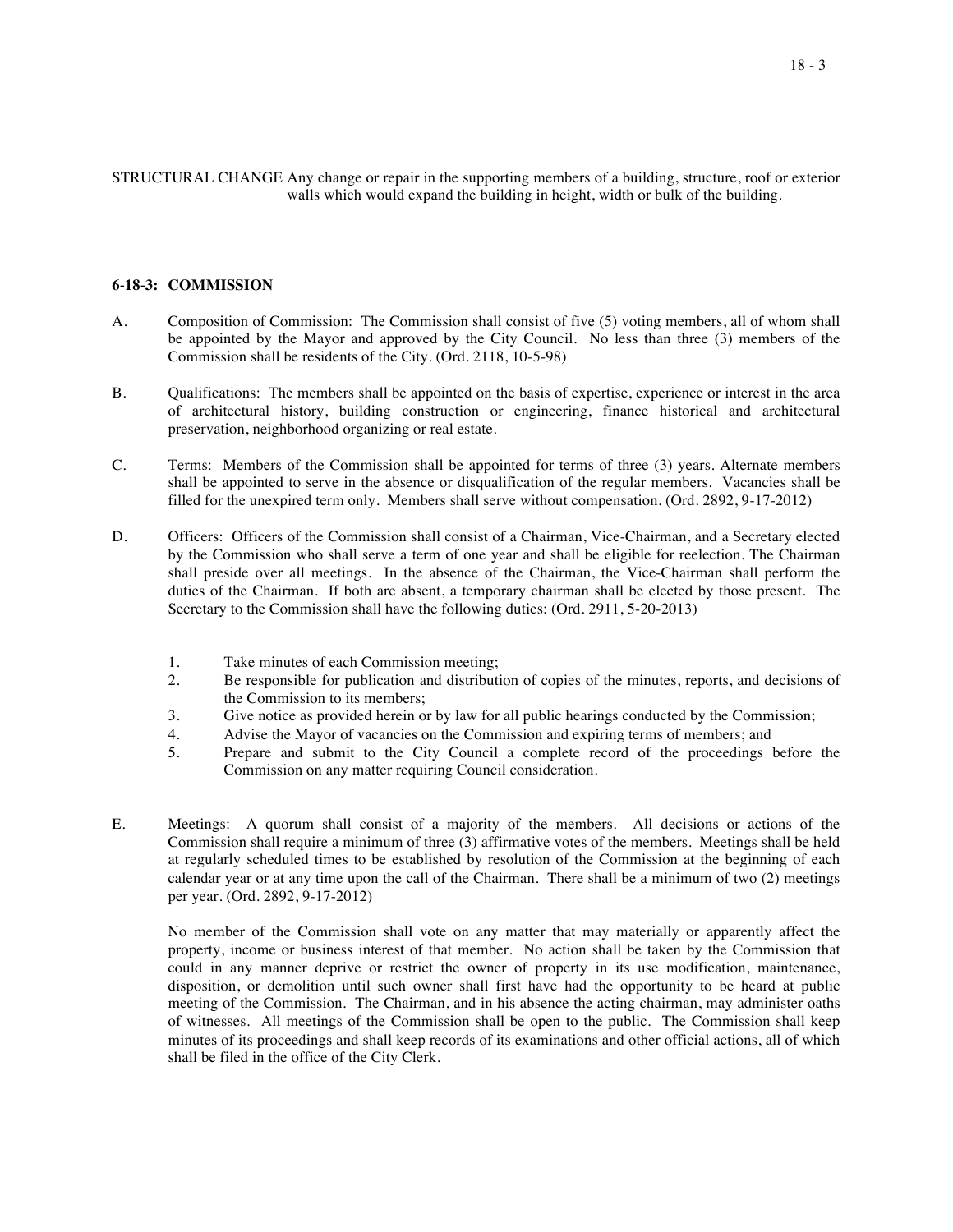#### F: Powers and Duties: The Commission shall have the following powers and duties:

- 1. To adopt its own procedural regulations;
- 2. To conduct an ongoing survey to identify historically and architecturally significant properties, structures and areas;
- 3. To investigate and recommend to the Plan Commission and to the City Council the adoption of ordinances designating properties or structures having special historic, community, or architectural values as "historic landmarks";
- 4. To investigate and recommend to the Plan Commission and to the City Council procedures to protect properties or structures having special historic, community, or architectural value;
- 5. To determine an appropriate system of markers and make recommendations for the design and implementation of specific markings of properties or structures which have special historic, community, or architectural value;
- 6. To advise property owners on physical and financial aspects of preservation, renovation, rehabilitation, and reuse, and on procedures for inclusion on the State or National Register of Historic Places;
- 7. To inform and educate the citizens of Dixon concerning the historic and architectural heritage of the City by publishing appropriate maps, newsletters, brochures, and pamphlets, and by holding programs and seminars;
- 8. To accept and administer on behalf of the City, upon designation by the City Council, such gifts, grants and money as may be appropriate for the purpose of this Chapter;
- 9. To call upon available City staff members as well as other experts for technical advice;
- 10. To testify before all boards and commissions, including the Plan Commission and the Zoning Board of Appeals, on any matter affecting historically and architecturally significant properties;
- 11. To review proposed zoning amendments, applications for special use permits, or application for zoning variances that affect proposed or designated landmarks in historic districts. The City Council shall refer applications for special use or zoning variances to the Commission for comment prior to the date of the hearing by the Plan Commission or Zoning Board of Appeals; and
- 12. To periodically review the Dixon Zoning ordinance and to recommend to the Plan Commission and the City Council any amendments appropriate for the protection and continued use of historically or architecturally significant properties. (Ord. 1927, 4-1-1996)

# **6-18-4: NOMINATION OF LANDMARKS AND HISTORIC DISTRICTS**

Nominations shall be made to the Commission on a form prepared by it and may be submitted by a member of the Commission, owner of record of the nominated property or structure, the City Council, or any other person or organization. (Ord. 1927, 4-1-1996)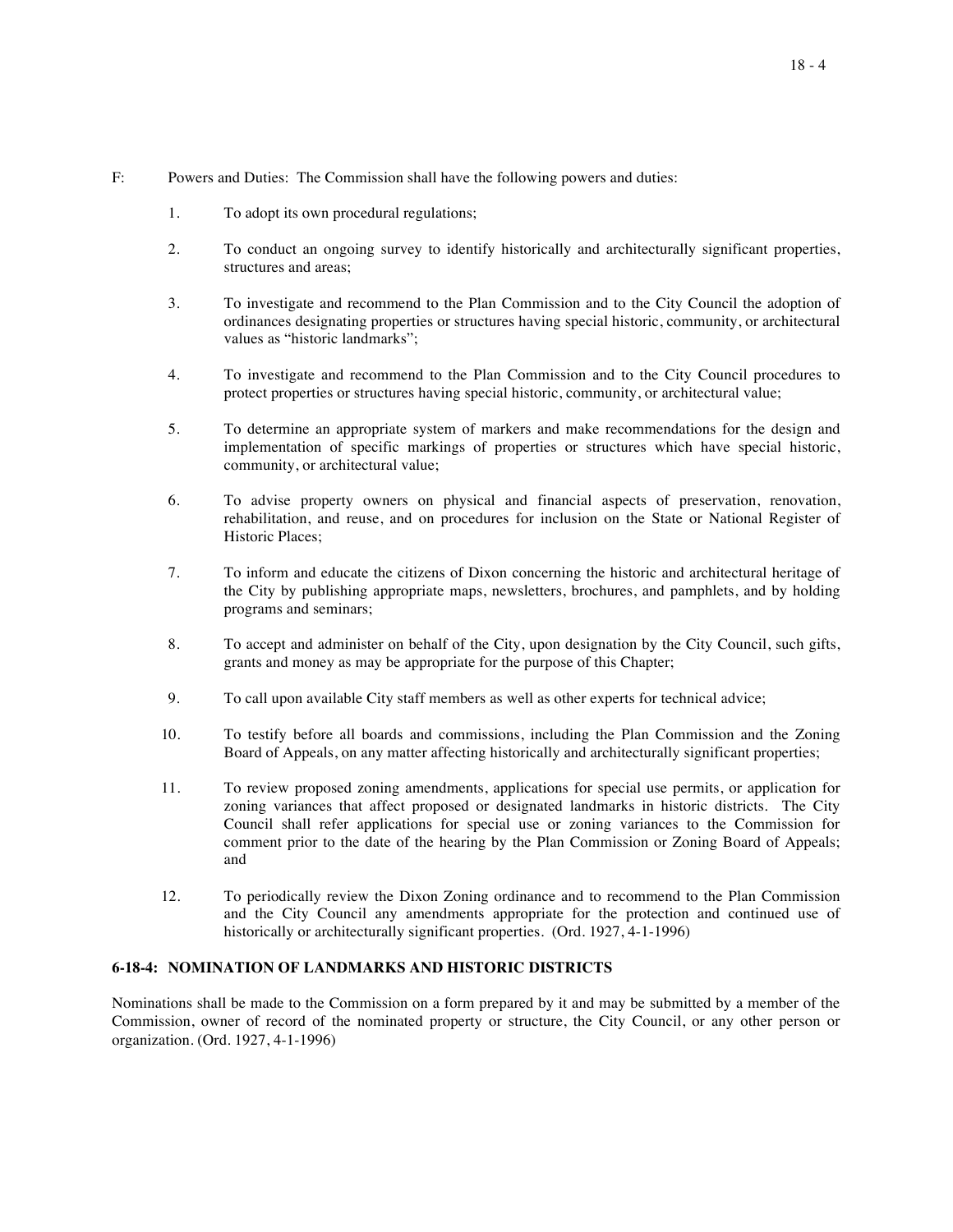## **6-18-5: CRITERIA FOR CONSIDERATION OF NOMINATION**

The Commission shall, upon such investigation as it deems necessary, make a determination if the nominated property, structures, or area meets one or more of the following criteria:

- A. Its character, interest, or value as part of the development, heritage, or cultural characteristics of the City, County of Lee, State of Illinois or the United States of America;
- B. Its location as a site is a significant City, County, State or National event. (Ord. 2892, 9-17-2012)
- C. Its identification with a person or persons who significantly contributed to the development of the City, County, State, or the Nation;
- D. Its embodiment of distinguishing characteristics of an architectural style valuable for the study of a period, type, method of construction, or use of indigenous materials;
- E. Its identification as the work of a master builder, designer, architect, or landscape architect whose individual work has influenced the development of the City, County, State, or the Nation;
- F. Its embodiment of elements of design, detailing, materials, or craftsmanship that render it architecturally significant;
- G. Its embodiment of design elements that make it structurally or architecturally innovative;
- H. Its unique location or singular physical characteristics that make it an established or familiar visual feature;
- I. Its character as a particularly fine or unique example of a utilitarian structure, including, but not limited to farmhouses, gas stations, or other commercial structures, with a high level of integrity or architectural significance; and/or
- J. Its suitability for preservation or restoration.

Any structure, property, or area that meets one or more of the above criteria must also have sufficient integrity of location, design, materials, and workmanship to make it worthy of preservation or restoration. (Ord. 1927, 4-1-1996)

# **6-18-6: REPORT AND RECOMMENDATION OF COMMISSION**

The Commission shall within forty five (45) days of receipt of a completed nomination in proper form adopt a resolution evidencing if the nominated landmark or historic district meets the criteria for designation set forth in Section 6-18-5 of this Chapter. The resolution shall be accompanied by a report to the Plan Commission containing the following information: (Ord. 2892, 9-17-2012)

- A. Explanation of the significance or lack of significance of the nominated landmark or historic district as it relates to the criteria for designation;
- B. Explanation of the integrity or lack of integrity of the nominated landmark or historic district;
- C. In the case of a nominated landmark found to meet the criteria for designation:
	- 1. The significant exterior architectural features of the nominated landmark that should be protected;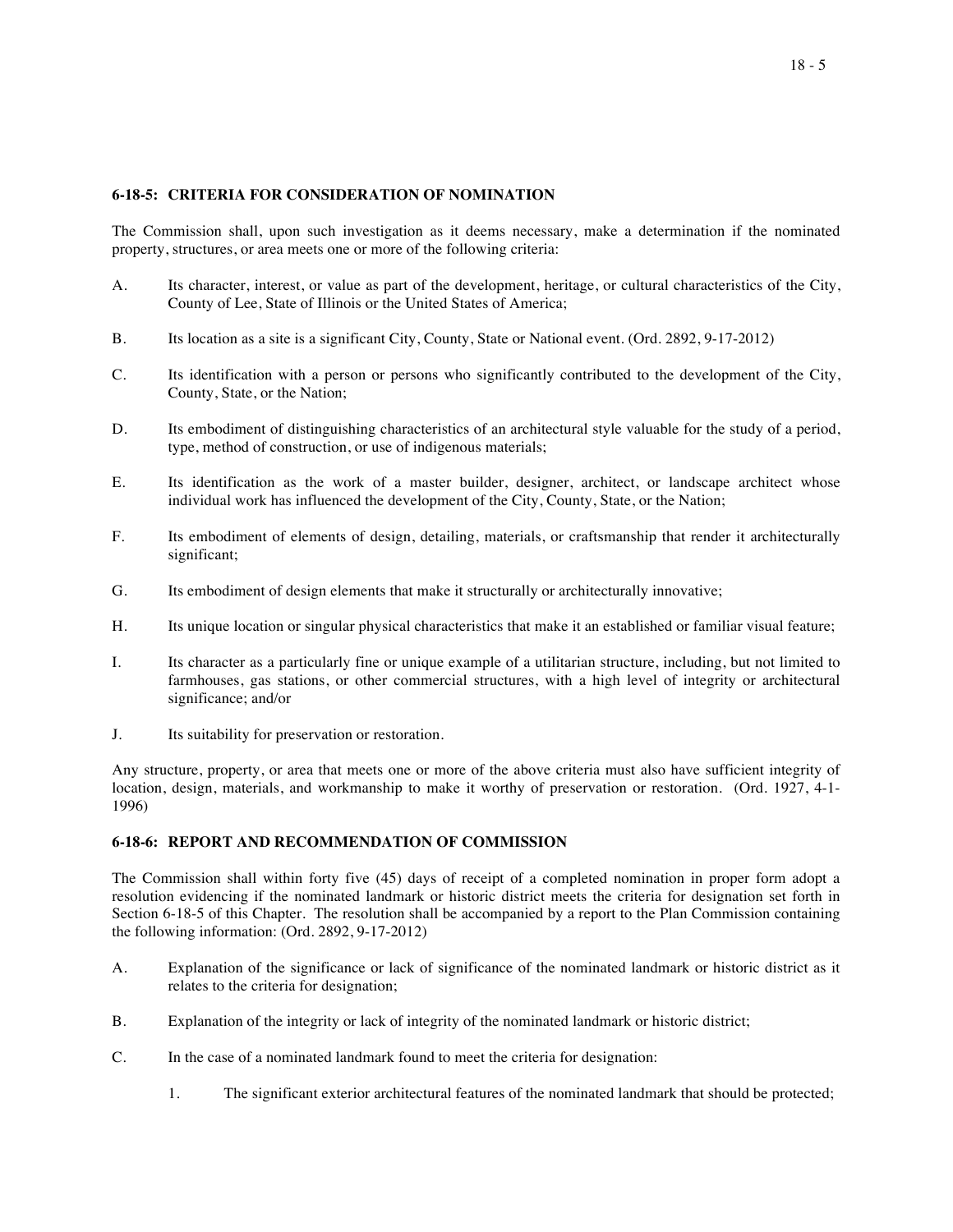- 2. The types of construction, alteration, demolition, and removal, other than those requiring a building or demolition permit, that should be reviewed for appropriateness pursuant to the provisions of Section 6-18-11 of this Chapter.
- D. In the case of a nominated historic district found to meet the criteria for designation:
	- 1. The types of significant exterior architectural features of the structure within the nominated district that should be protected;
	- 2. The types of alterations and demolitions that should be reviewed for appropriateness pursuant to the provisions of Section 6-18-11 of this Chapter.
- E. Proposed design guidelines for applying the criteria for review of certificates of appropriateness to the nominated landmark or historic district;
- F. The relationship of the nominated landmark or historic district to the ongoing effort of the Commission to identify and nominate all potential areas and structures that meet the criteria for designation;
- G. Recommendations as to appropriate permitted uses, special uses, height and area regulations, minimum dwelling size, floor area, sign regulations, and parking regulations necessary or appropriate to the preservation of the nominated landmark or historic district; and
- H. A map showing the location of the nominated landmark and the boundaries of the nominated historic district. (Ord. 1927, 401-1996)

# **6-18-7: NOTIFICATION OF NOMINATION**

The Plan Commission shall schedule a public hearing on the nomination within thirty (30) days following receipt of a report and recommendation from the Commission that a nominated landmark or historic district does or does not meet the criteria for designation. Notice of the date, time, place, and purpose of the public hearing and a copy of the completed nomination form shall be sent by regular mail to the owner (s) of record and to the nominators, as well as to property owners adjoining the nominated landmark or historic district at least fifteen (15) days prior to the date of the hearing. Notice shall also be published in a newspaper having general circulation in the City. The notice shall state the street address and legal description of a nominated landmark and the boundaries of a nominated historic district. (Ord. 1927, 4-1-1996)

### **6-18-8: PUBLIC HEARING**

Oral or written testimony concerning the significance of the nominated landmark or historic district shall be taken at the public hearing from any person concerning the nomination. The Commission may present expert testimony or present its own evidence regarding the compliance of the nominated landmark or historic district. The owner of any nominated landmark or of any property within a nominated preservation district shall be allowed reasonable opportunity to present evidence regarding significance and shall be afforded the right of representation by counsel and reasonable opportunity to cross-examine expert witnesses. The hearing shall be closed upon completion of testimony. (Ord. 1927, 4-1-1996)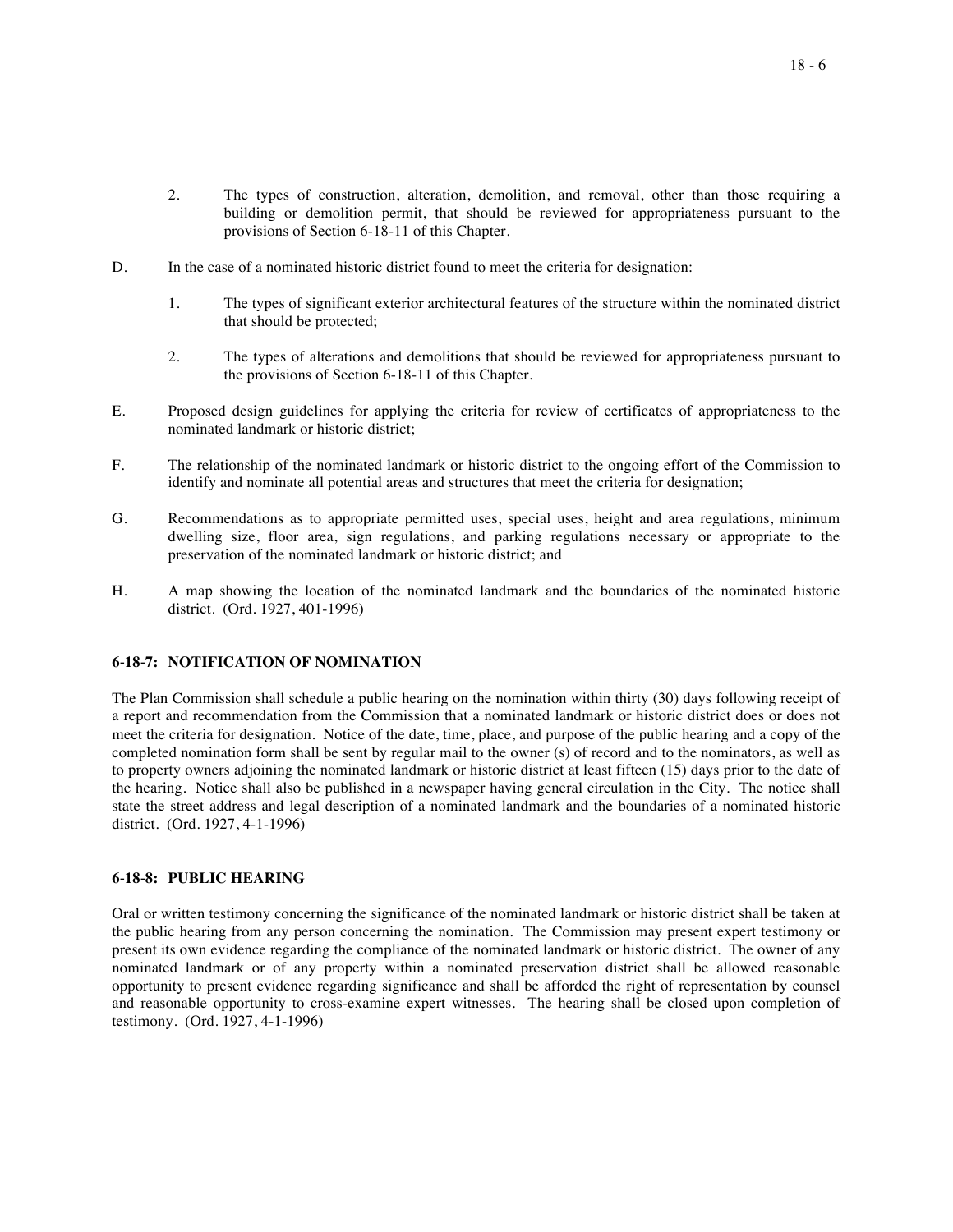### **6-18-9: DETERMINATION BY PLAN COMMISSION**

Within thirty (30) days following close of the public hearing, the Plan Commission shall make a determination upon the evidence whether the nominated landmark or historic district does or does not meet the criteria for designation. Such a determination shall be passed by resolution of the Plan Commission and shall be accompanied by a record stating the finding of the Plan Commission concerning the relationship between the criteria for designation in Section 6-18-5 of this Chapter. (Ord. 1927, 4-1-1996)

#### **6-18-10: ACTION BY CITY COUNCIL**

A copy of the resolution and report of Plan Commission shall be sent to the City Council. The City Council shall, within sixty (60) days after receiving said report, either accept or reject the recommendation of the Plan Commission. A majority vote of the City Council shall be necessary for approval for the nominated landmark or historic district to receive a historic preservation designation. If the City Council approves said designation, a notice will be sent to the property owner (s) and the Plan Commission, and the City Clerk shall record with the County Recorder of Deeds a copy of the ordinance evidencing that the area has been designated as such and that buildings located within the boundaries of the historic district shall be subject to the provisions of this Chapter of this Code. (Ord. 1927, 4-1-1996)

## **6-18-11: COUNCIL APPROVAL FOR CERTAIN DEVELOPMENTS**

Application for building permits in any historical district must be approved by the City Council as to the appropriateness of exterior architectural features which are subject to public view from a public street or way before such permit may be issued by the Building Official. (Ord. 2191, 11-1-99)

## **6-18-12: PROCESSING OF APPLICATIONS**

When an application for a building permit or a permit to erect a sign in a historical district is filed, it shall immediately be referred to the City Clerk, who shall place it upon the agenda for the next regular meeting of the City Council and give notice thereof to the Mayor.

The Council shall refer the application to the Commission for its recommendations.

After the City Council has received the recommendations of the Commission, the Council shall take action on the recommendations.

The Council may affirm, reject or modify the recommendations of the Commission, or may continue the matter to another date.

If the Commission fails to submit its recommendation to the Council within forty five (45) days from the date of the application, the Council shall proceed to take action on the application, unless the delay has been agreed to by the applicant.

In considering the appropriateness of applications, the Commission and the City Council shall consider the general design, arrangement, texture, material, color and other features of the building, structure or sign and the relation of such factors to buildings in the immediate area. Neither the Commission nor the Council shall consider detailed design, interior arrangement or building features not subject to public view. The Commission shall make its recommendations to the City Council on its decisions solely for the purpose of avoiding developments which are